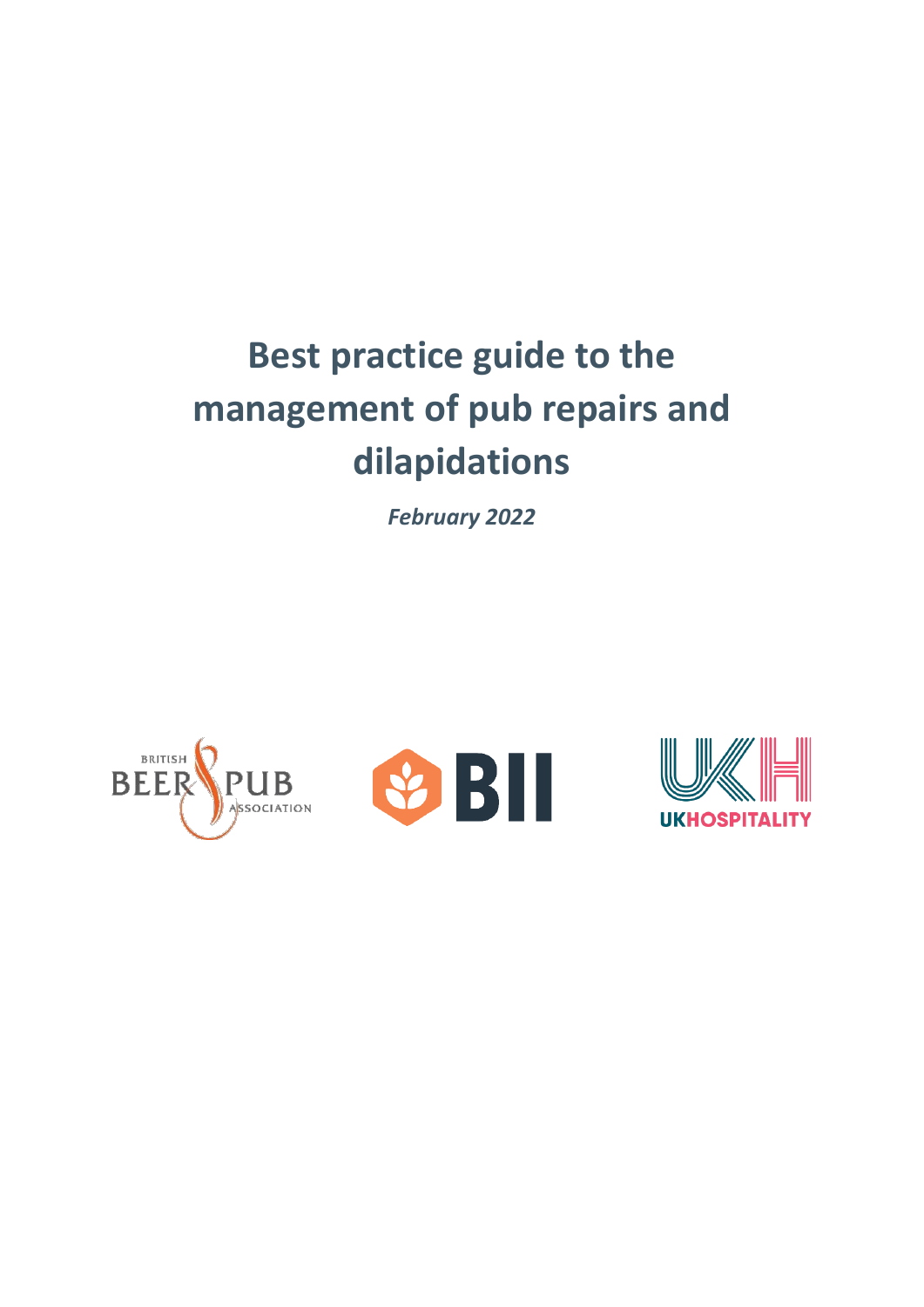# **Foreword**

Disputes between tenants and landlords over the issue of dilapidations can be distressing for the parties involved and take time and money on both sides to resolve the disagreement. This can be particularly true when tenants on a longer-term full repairing and insuring (FRI) lease are vacating their pub, and where dilapidations could be substantial.

This best practice guidance has been written to help both pub companies and their tenants, with the aim to minimise the scale and frequency of any disputes thereby benefiting both parties.

While the guidance sets out some specific procedural recommendations for best practice, in essence the purpose of this document is to ensure that throughout a tenant's occupation of a pub, there is good communication between both parties so that there are no surprises on either side when a lease arrangement is coming to an end. It should be read and used in that context, remembering that it remains guidance rather than legally binding.

Many pub companies will already be operating in a way that matches the practices set out in this document, or even go beyond it, but we would encourage all pub companies to look at their dilapidations processes to see if they can be improved.

The work to produce this new set of best practice was undertaken by a small advisory group that included property experts from BBPA member companies working together with colleagues in the British Institute of Innkeeping and UKHospitality. My thanks to all of those involved and to all the industry stakeholders that gave their time to provide valuable feedback as the work progressed. I hope that this will become an important reference resource for the sector.

I welcome this guidance as tool for the pub industry and its various stakeholders, and hope that its use will minimise disputes and strengthen the thousands of partnerships that exist between tenants and pub companies across the nation.

Milleh

*Emma McClarkin, Chief Executive of the British Beer and Pub Association*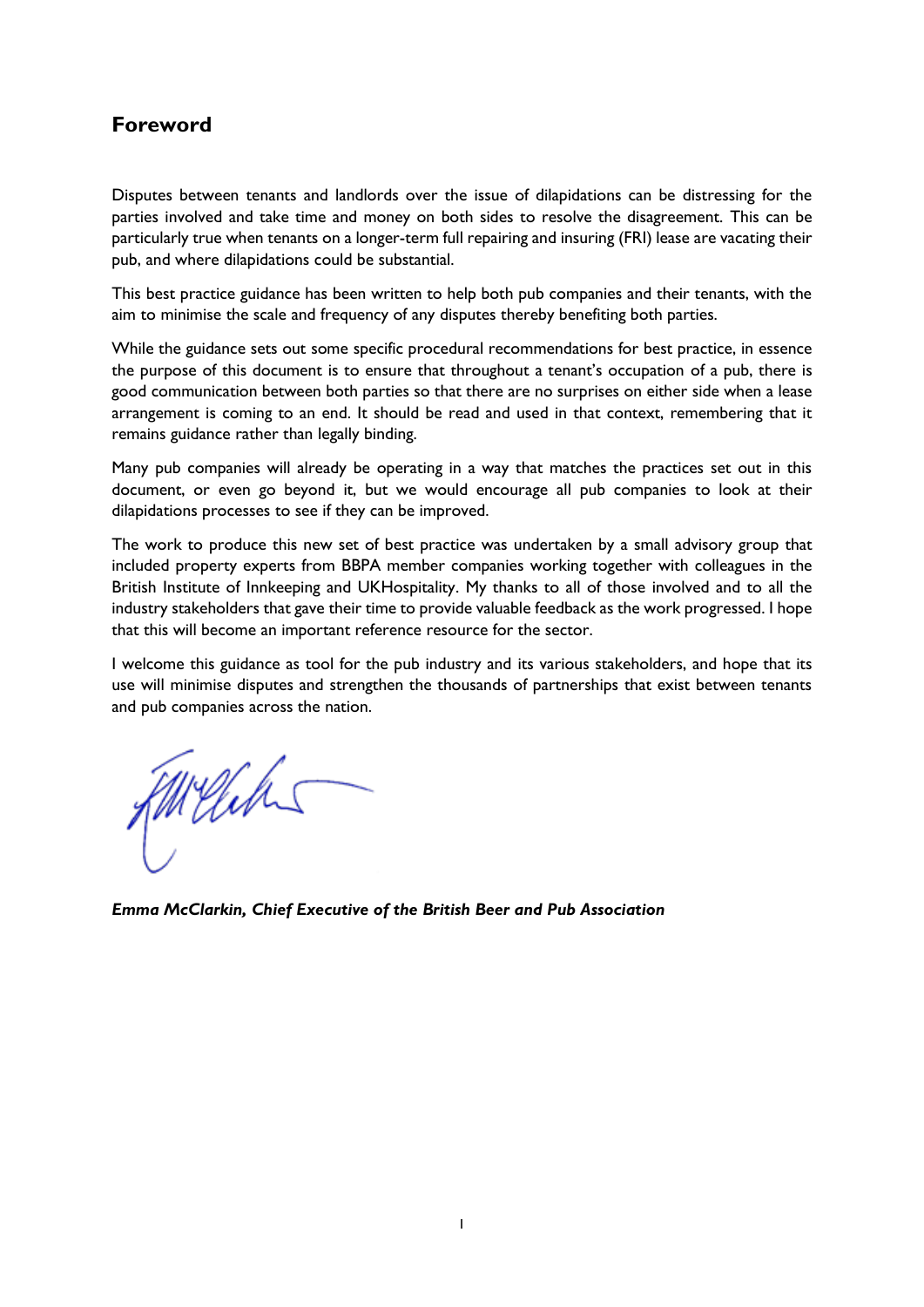## **1.0 Introduction**

- 1.1 For a pub to trade at its full potential it is essential that it is in good condition, is well presented and is always statutorily compliant. To achieve this all parties must understand and fulfil their repairing obligations under the letting agreement.
- 1.2 This guide sets out the principles of best practice which will help ensure pubs are maintained in a suitable condition to optimise income for all concerned. Following this guide should help to reduce the overall costs of maintenance throughout the life of an agreement, minimise the level of disputes relating to repairs & dilapidations at the end of the term and lower the potential for repair-related disputes between the Tenant and the Pub Company (PC).
- 1.3 The advice contained in this guide is primarily aimed at addressing repairs and dilapidations issues for pubs let on Full Repairing and Insuring (FRI) or partial repairing leases. The principles of this guide should be applied in respect of pubs which are covered by The Pubs Code etc. Regulations 2016<sup>1</sup> (the Pubs Code) or the England & Wales Leased Code of Practice (1-499 Tied Pubs)<sup>2</sup> (the Code of Practice).
- 1.4 Where a property is let on an Internal Repairing Agreement the Tied Pub Tenant has fewer repairing obligations. It is however still good practice during the term of the tenancy to encourage dialogue on potential dilapidations issues between the Tenant and Pub Company (PC) and to also ensure terminal schedules of dilapidations are served and addressed in a timely manner.
- 1.5 This is a practical guide to best practice and the pragmatic management of repairs and dilapidations with the aim of encouraging good communication between the PC and Tenant. It is not intended to be a definitive legal textbook. **It should be remembered that the Tenant and PC are bound by the terms of their contractual agreement and relevant legislation and, for those pubs regulated under the Pubs Code, all dealings should be in line with the requirements of the Pubs Code**.

# **2.0 Leases and Tenancies**

2.1 Whilst there is no formal legal distinction between a lease and a tenancy, for the purpose of this document, a lease is considered to be a letting for more than five years where the Tenant has responsibility for a substantial proportion of the repairing obligations. In addition to "full repairing" agreements, this may include lettings where the PC retains responsibility for the main structure of the property (load-bearing walls, foundations and roof structure) but where the Tenant is responsible for all other maintenance and repair. In most cases a lease will be assignable.

<sup>1</sup> <https://www.legislation.gov.uk/uksi/2016/790/contents/made>

<sup>&</sup>lt;sup>2</sup> The leased code is available on the Pub Governing Body's website <http://www.thepubgoverningbody.co.uk/>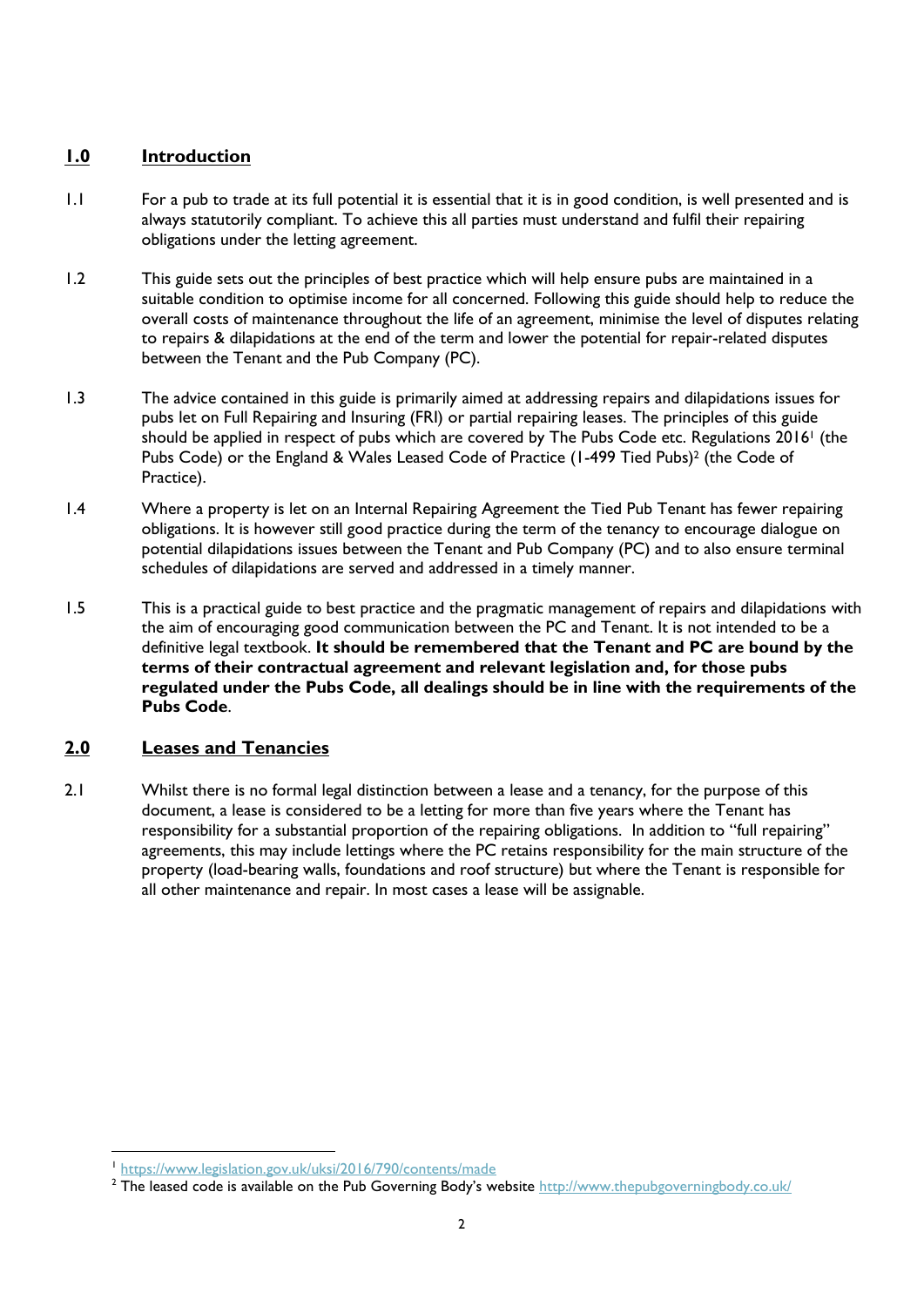# **3.0 General Principles**

## **The Pubs Code**

- 3.1 For those pubs that are regulated by the Pubs Code, all dealings relating to the management of dilapidations and repairs must be in line with the principles of the Pubs Code i.e.
	- a) Fair and lawful dealing by pub-owning businesses in relation to their tied tenants
	- b) Tied pub tenants should be no worse off than if they were not subject to any tie.

For a full copy of the Pubs Code and details of its requirements, please follow the link below <https://www.gov.uk/government/organisations/pubs-code-adjudicator>

## **Approach to Business**

- 3.2 Parties are bound by the contractual obligations contained in the letting agreement and all relevant legislation as well as the provisions of the Pubs Code, where applicable. The parties are expected to act in good faith and should seek to settle any dispute relating to repairs through constructive discussion.
- 3.3 The PC must act in an open, transparent, and timely manner and should provide the Tenant with relevant property related information throughout the term.
- 3.4 The PC is expected to take a commonsense approach to enforcing dilapidations. For example if the letting agreement requires the Tenant to decorate a pub in the fourth year of the term but the property was decorated in the third year and/or the décor is in very good condition, the Tenant should not be required to paint the property in year four but the parties should agree when the next redecoration should take place.
- 3.5 This guidance is the overriding guidance on this matter. Surveys should be carried out by a competent surveyor having regard to the terms of the letting agreement, the current RICS Guidance Note on Dilapidations in England & Wales, The Dilapidations Protocol, and all relevant legislation.

# **4.0 Before/at the start of the lease agreement**

- 4.1 During the application process prior to the grant of an FRI lease, the PC must provide applicants with all relevant information and, where applicable, comply with Part 2 and Schedule 1 of the Pubs Code in regard to property condition, it is particularly important that they:
	- a) Explain the repairing obligations contained in the proposed agreement.

b) Provide a Schedule of Condition (SOC) identifying any significant repairs and dilapidations matters relating to the condition of the property.

- c) Review the content of the SOC with the Tenant and their advisors.
- d) Confirm any works that they intend to complete as a condition of the agreement.
- e) Confirm timescales to complete those works.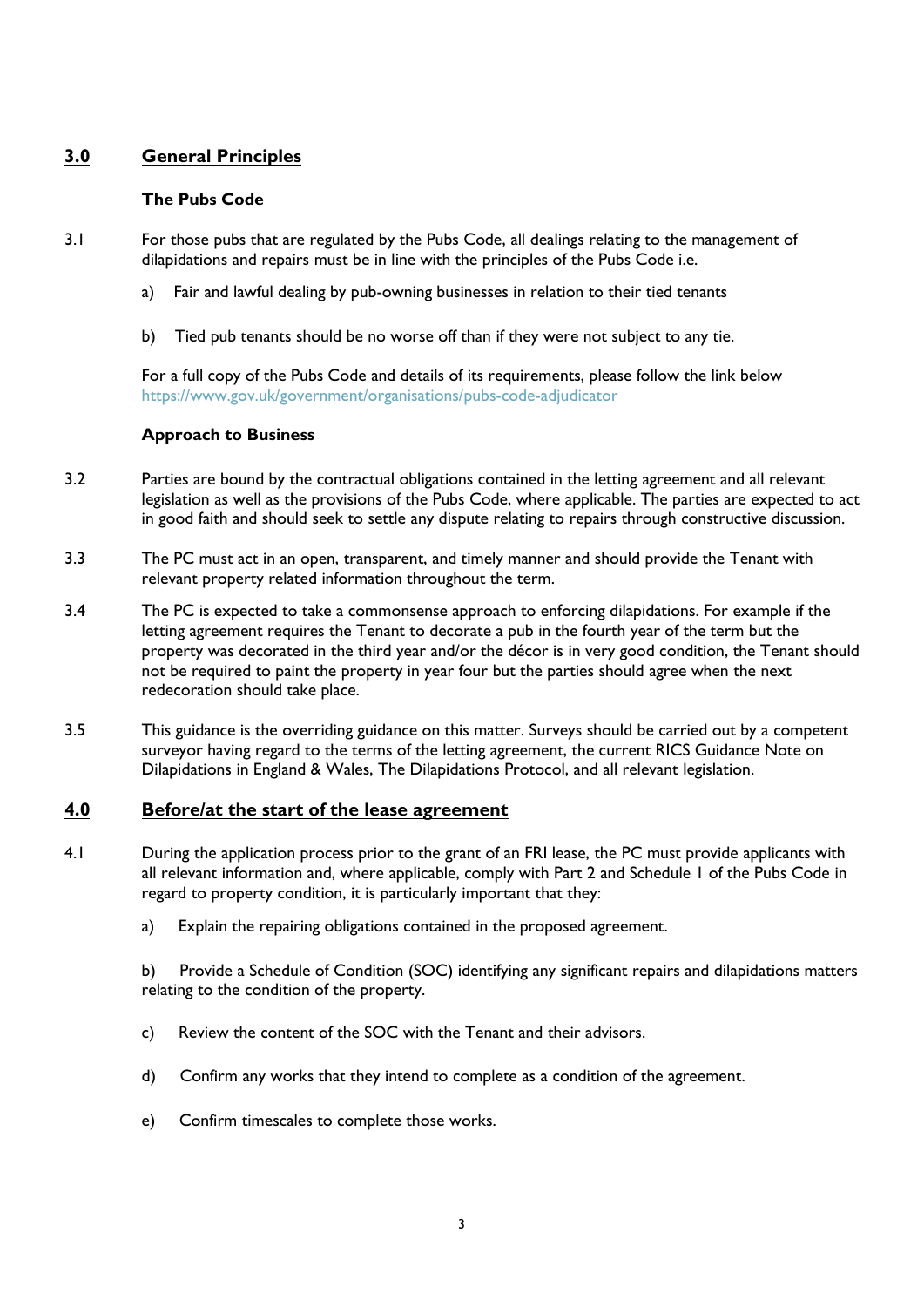- f) Answer any questions the Tenant may have regarding the information provided.
- 4.2 The PC should ensure that the rent assessment reflects an adequate amount of money to cover the cost of maintenance and repairs the Tenant will need to carry out to keep the property in an acceptable condition through the life of the agreement. This should include cyclical redecoration, ongoing statutory compliance and repair/renewal of fixtures and fittings (F&F) and the tenant's inventory.
- 4.3 It is strongly recommended that the SOC includes a photographic record of the condition of key elements of the property. This will assist when the SOC is referred to or updated in the future. The SOC should be updated by the PC and re-issued following completion of significant repairs or development during the term of the agreement.
- 4.4 It is strongly recommended that the Tenant has their own survey carried out by a competent surveyor and that they take independent professional advice to ensure they understand fully the opportunity and commitment involved.
- 4.5 The Tenant's business plan must reflect the cost of maintaining the property in an acceptable condition throughout the term. This includes an annual allowance to cover cyclical items such as decoration which may only be required every three or four years and any ongoing statutory compliance requirements.

## **5.0 Property condition**

5.1 At the start of an agreement, the PC must ensure that a pub is handed over in a condition that is fit for purpose. This includes statutory compliance, decoration and cleanliness. The property should be maintained in a similar condition throughout the term. At the end of the agreement the pub should be handed back in at least the same condition.

#### **6.0 Initial works**

- 6.1 In some cases, the Tenant may agree to take a pub that requires some repair work. For example, the PC may agree to undertake specific works in the early months of the term or the Tenant may intend to carry out their own works. The works to be carried out must be documented clearly in an Initial Works Schedule which is attached to the new agreement. This should include a suitably detailed specification of the works and a timescale for their completion by either party. The Tenant should be able to demonstrate that they have taken appropriate advice to ensure they understand any such arrangement.
- 6.2 Each party should seek to ensure that any agreed works are completed in line with the agreed specification and timescales. In some cases it may be necessary to make changes, e.g. works may be delayed due to poor weather. If this happens any problems should be highlighted as soon as possible and any changes should be agreed and confirmed in writing.
- 6.3 The PC should arrange for a suitably qualified representative to meet with the Tenant within three months of the start of the agreement, unless otherwise agreed, in order to check on progress with any outstanding works and to ensure that the Tenant understands the repairing obligations of the Tenant and the PC, to answer any questions the Tenant may have regarding statutory compliance, specific repair issues and the condition of the property.

# **7.0 Leasehold property**

7.1 Where the PC has a leasehold interest in the property, they should advise the Tenant of any impact this may have on their occupation of the premises before the agreement is completed. The Tenant should co-operate with the PC and their superior landlord to enable compliance with the terms of the head lease.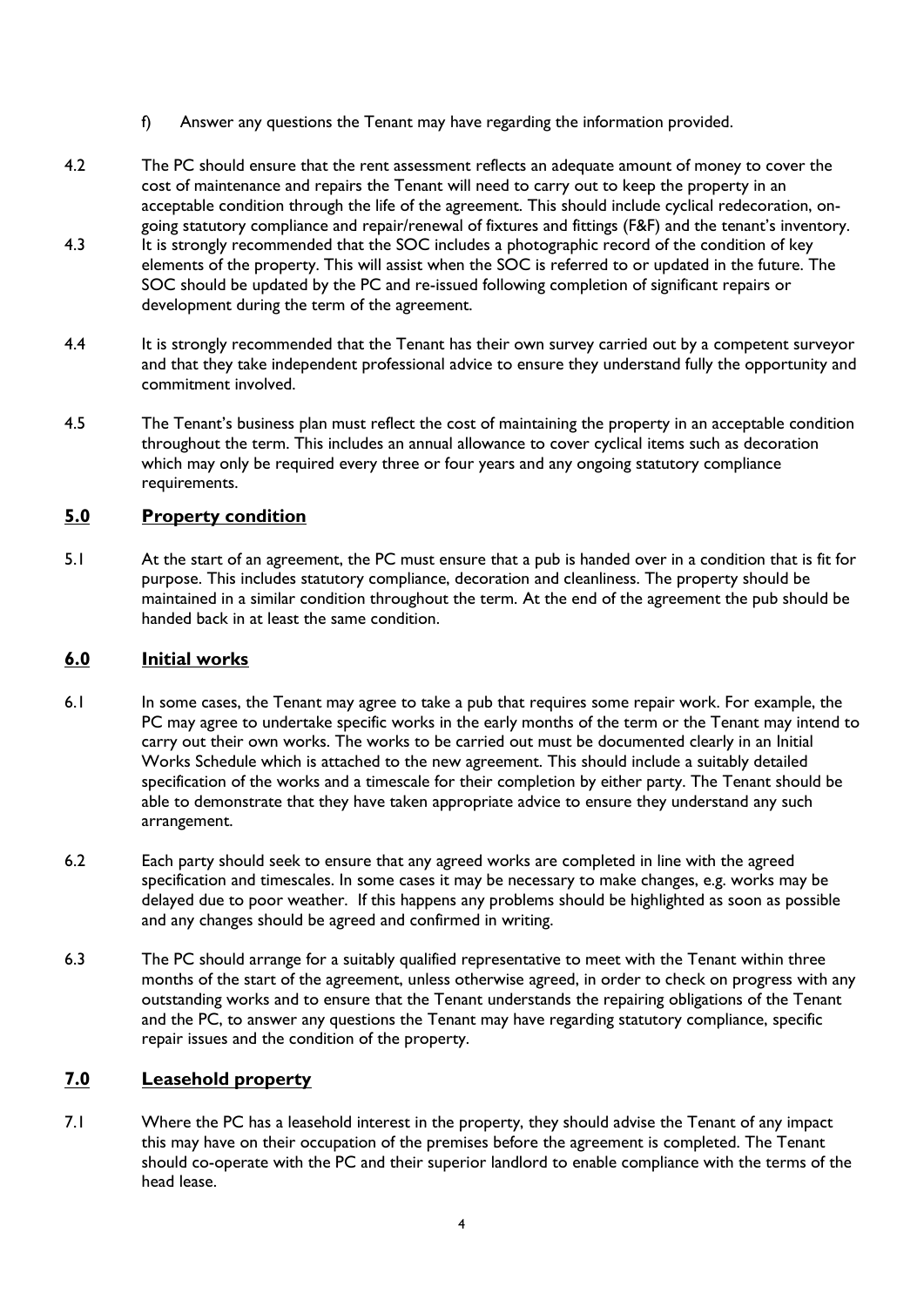## **8.0 During the term**

8.1 It is important that the PC and the Tenant maintain open and transparent discussions and dealings regarding the condition of the property and statutory compliance throughout the term of the agreement. Tenants should be aware that Landlords have legal recourse to enforce the repairing obligations contained in the letting agreement.

## **9.0 Regular property reviews**

- 9.1 The PC should arrange for regular inspections of the premises throughout the term. This may not necessarily be a formal survey of the property but it should identify any significant items of disrepair or non-compliance which may exist and highlight any other issues which, if left unattended, are likely to become more serious in the future. It is recommended that the Tenant is present at the time of these inspections so that any issues can be discussed first-hand. The PC's representative should review their findings with the Tenant and agree what action is to be taken to address the significant items identified or to prevent the minor issues from deteriorating.
- 9.2 They should also take the opportunity to discuss general matters relating to repairs, maintenance, and statutory compliance and to clarify the respective obligations of the parties.
- 9.3 The agreed actions should be confirmed in writing, along with target dates for completion. This should include any matters which are the responsibility of the PC to address.

## **10.0 Formal surveys**

- 10.1 Where pubs are let on FRI leases it is recommended that the PC should have a full survey carried out by a competent surveyor at least once every five years, with regular interim inspections being conducted, depending on the age, nature, and condition of the property.
- 10.2 Following a formal survey, the "Schedule of Dilapidations" should provide a detailed report on the condition of the property having regard to the terms of the letting agreement.
- 10.3 As best practice formal Schedules of Dilapidations should be presented in Scott Schedule format. This should set out the relevant clauses of the agreement, the identified breach and the action that is required to rectify the problem. An example of a Scott Schedule is set out in Appendix 1. Wherever appropriate, a schedule should include photographs to identify any significant issues.
- 10.4 It is recommended that items of disrepair are prioritised to enable the Tenant to plan and budget for works and to ensure that they deal with the most important items first. Suggested categorisation and timescales for types of work are set out in Table 1 below.
- 10.5 Where a PC that is regulated under the Pubs Code uses third party surveying practices to act as a Business Development Manager, they should ensure the service provider is suitably qualified and that they receive appropriate Pubs Code training.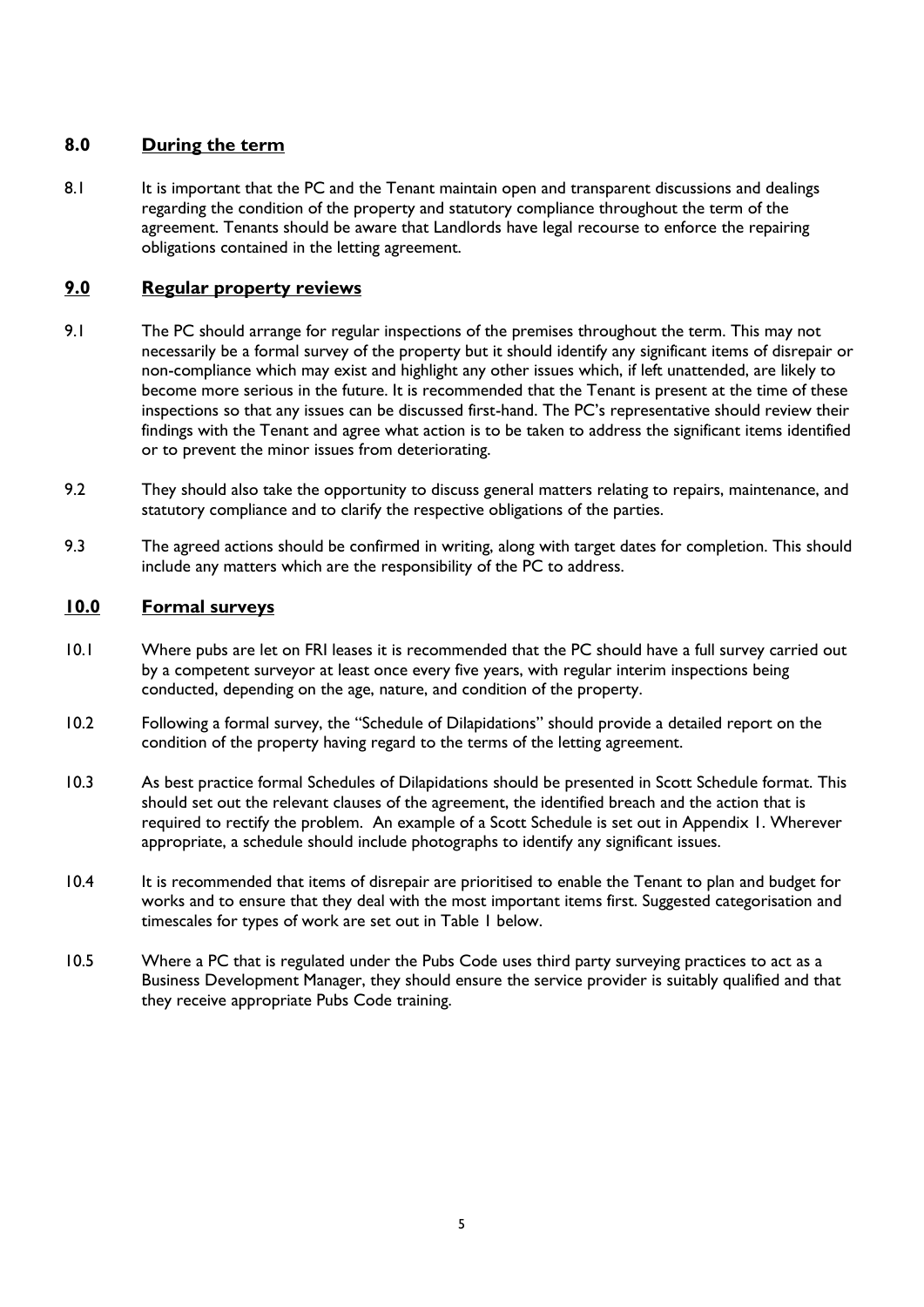# **11.0 Table 1 - Categorisation and prioritisation of repair items**

#### 11.1

|               | Category                                                                                                            | <b>Timescale</b>                                 | <b>Examples</b>                                                                                                                                                                     |
|---------------|---------------------------------------------------------------------------------------------------------------------|--------------------------------------------------|-------------------------------------------------------------------------------------------------------------------------------------------------------------------------------------|
|               | Urgent- to be completed straight away                                                                               | Immediate                                        | Matters relating to statutory compliance or health &<br>safety                                                                                                                      |
| $\mathcal{P}$ | Work- required to prevent further deterioration of<br>fabric of premises or diminution in value of the<br>reversion | 0-3 months                                       | Roof repairs; cleaning gutters to prevent water<br>ingress, significant structural issues;                                                                                          |
| 3             | Items that will minimise future costs if addressed<br>in a timely manner                                            | 1-12 months                                      | Repairing and repainting rotten timber;<br>removal/control of vegetation to prevent damage to<br>walls or roofs; redecoration where in poor<br>condition/adversely impacting trade. |
| 4             | Matters of note that Tenant should be aware of<br>and allow to pick up as part of general<br>maintenance plan       | On-going/<br>before the<br>pub is handed<br>back | Repointing of brickwork; removal of vegetation;<br>decoration of domestic quarters; re-instatement and<br>making good of alterations.                                               |

- 11.2 The reasonable costs of conducting a survey should be allocated in accordance with the terms of the relevant letting agreement. In normal circumstances the PC will give a minimum of 14 days' notice prior to carrying out a survey and will confirm the appointment in writing. The surveyor should be given access to all areas of the premises. If a surveyor is unable to gain access to the whole of the property, or if the Tenant fails to honour the appointment without good reason, the PC may be entitled to recover any abortive costs.
- 11.3 The completed, prioritised survey report should be sent to the Tenant as soon as reasonably practicable after the inspection. The PC's representative should arrange to meet with the Tenant (or their surveyor) within six weeks of issuing the survey report. This will enable the parties to review the content of the report, clarify any questions the Tenant may have and agree a programme for dealing with any repair issues identified as being the Tenant's responsibility. The timing of those works should be based on the categorisation and prioritisation set out in Table 1 above.
- 11.4 The agreed programme will be confirmed in writing. The PC's representative will arrange to revisit the property to monitor progress with any repairs. The timing and frequency of these visits will be determined by the extent and nature of the required works.
- 11.5 The Tenant should keep the PC advised of progress with repairs and notify them if they are unable to meet the agreed timescales. In such cases the parties should agree a revised programme for the works.
- 11.6 Where a Tenant does not agree a timeframe for completing repairs identified as category 1 or 2 (see Table 1 above), or where it becomes apparent that they do not intend to carry out the necessary works, the PC may take more formal or legal action to enforce the repairing obligations contained in the letting agreement.

## **12.0 Costs of works**

12.1 Where a survey report includes the cost of works to be carried out the prices shown must be a reasonable estimate of the cost of completing those works. If the report is prepared by an external surveyor, the PC's surveyor should confirm that they consider the estimates to be reasonable and in accordance with RICS best practice.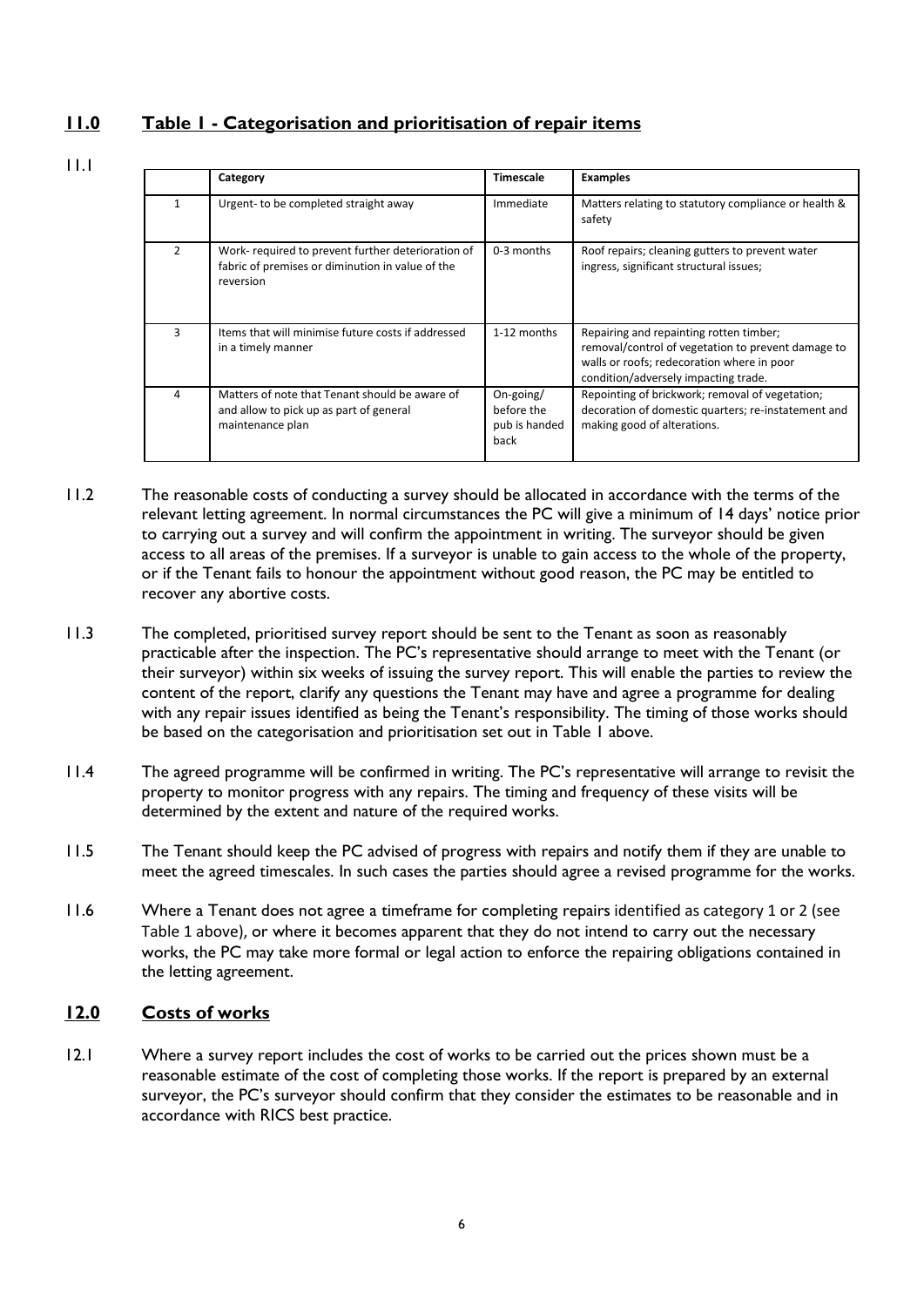# **13.0 Tenant's obligations**

- 13.1 It is good estate management practice for the PC to carry out regular inspections of their property and to advise the Tenant of matters that require attention during an agreement. This does not remove the Tenant's responsibility to identify and address matters of repair and maintenance themselves. The Tenant should carry out their own inspections of the property on a regular basis and arrange for any necessary repairs to be carried out in a timely manner. (If they do not have the necessary knowledge to do this, they should be advised to engage a suitably qualified professional to assist them). The aim should be to avoid significant surprises at the end of the lease.
- 13.2 If a Tenant identifies a property related problem which they believe is not their responsibility, they should flag it to the PC as soon as possible. The PC will consider what action needs to be taken and will advise the Tenant accordingly. This will help prevent small problems becoming more serious, which could have a negative impact on the business and result in the cost of repairs increasing. The PC should respond to any such matters in a timely manner and keep the Tenant up to date with relevant information.
- 13.3 In some cases the Tenant may identify a property problem which is their responsibility under the terms of the agreement but where they do not have the necessary expertise or funds to deal with the matter. In these circumstances the Tenant should contact the PC to discuss the problem and to seek to agree an acceptable solution. It is better to do this than to allow the repair issue to become more serious and costly to rectify.

# **14. Assignment**

- 14.1 If a Tenant wishes to assign their lease, they should notify the PC in writing, following the PC's confirmed assignment process. The PC will arrange for a survey to be carried out and produce a prioritised Schedule of Dilapidations. (See Table 1 above).
- 14.2 The PC will review the contents of the schedule with the Tenant and agree what works need to be carried out before an assignment can be completed. These will usually be restricted to items in Category 1 or Category 2 in Table 1.
- 14.3 In some cases the PC may agree that the required repairs will be carried out by the Assignee after the assignment has been completed. In these cases details of the work and the agreed timescale for their completion should be recorded in the Licence to Assign and the PC may hold a deposit which will be returned once the repairs are satisfactorily completed. If the Assignee does not complete the repairs to an acceptable standard within the agreed time, the PC may use the deposit to arrange for the work to be carried out.
- 14.4 The Tenant is usually responsible for bearing the reasonable costs associated with the preparation and administration of a Schedule of Dilapidations at assignment.
- 14.5 Following completion of an assignment the Assignee will become responsible for all aspects of repairs, maintenance and compliance as set out in the lease, irrespective of the condition of the property at the time of the assignment.
- 14.6 The Assignee's business plan must reflect the extent of the obligations that they are taking on for the remaining term of the lease.
- 14.7 In all cases, the Assignee must take independent professional advice before taking an assignment of a lease and should have their own survey carried out by a competent surveyor.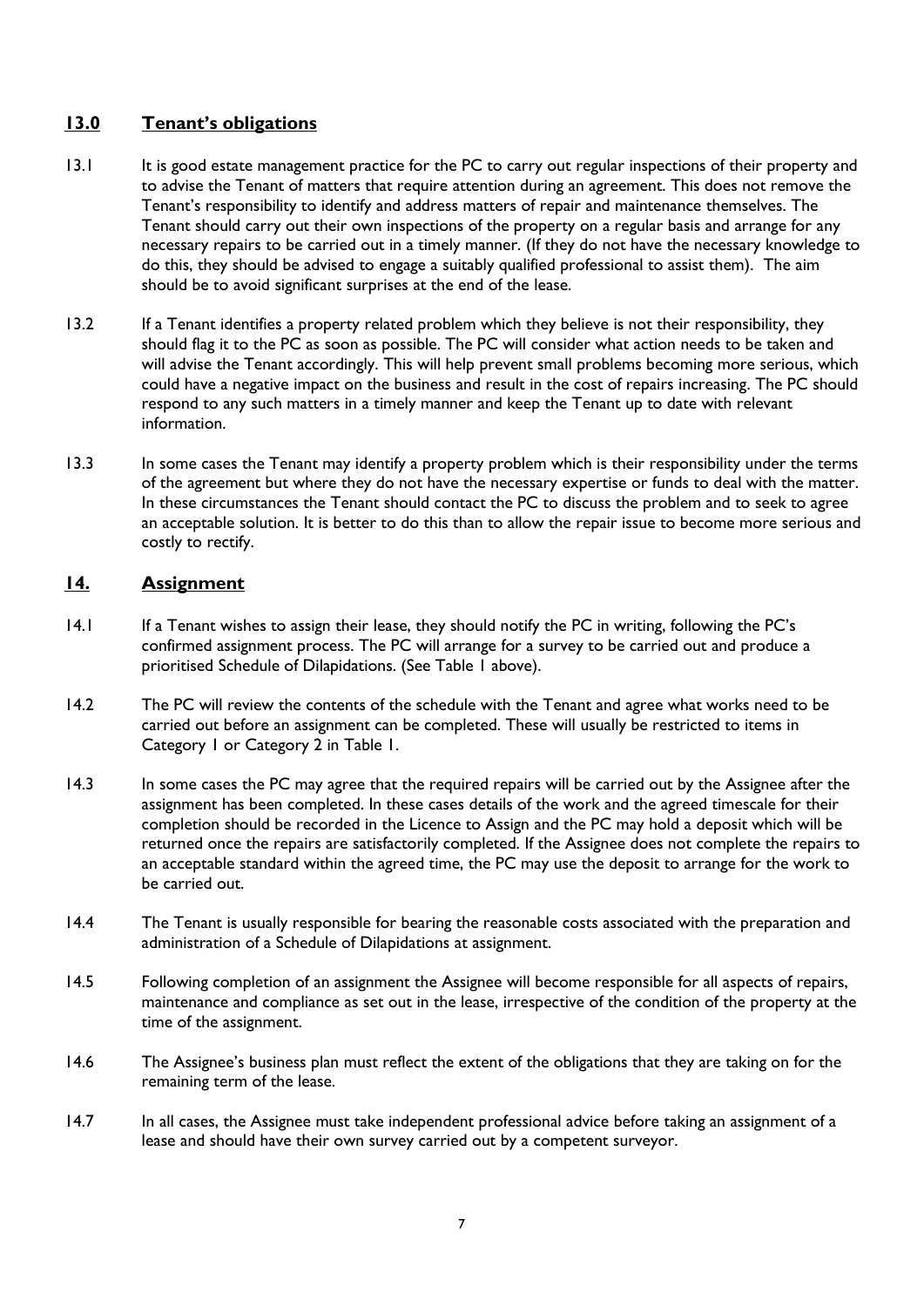# **15.0 Schedule of Dilapidations**

- 15.1 As the end of the agreement approaches, the PC must arrange for a Schedule of Dilapidations to be prepared, identifying what works need to be completed before the end of the term. For those pubs that are regulated under the Pubs Code, The Code requires that this is done at least six months before the end of the term. In the case of leases, it is recommended that it is done between 18 and 12 months before the lease expires to give the Tenant sufficient time to complete any necessary works and for the parties to resolve any matters of disagreement.
- 15.2 Surveys should be carried out by a competent surveyor having regard to the terms of the letting agreement, the R.I.C.S Guidance Note on Dilapidations in England & Wales, 7<sup>th</sup> Edition, The Dilapidations Protocol and all relevant legislation.
- 15.3 The reasonable costs of conducting a survey should be allocated in accordance with the terms of the relevant letting agreement
- 15.4 The completed survey should be sent to the Tenant within six weeks of the inspection and the PC should arrange for a suitably qualified representative to contact the Tenant and arrange to meet with the Tenant (or their surveyor) within six weeks of issuing the survey report. This will enable the parties to review the content of the report, clarify any questions the Tenant may have and agree a programme for dealing with any identified repair issues.
- 15.5 The PC's representative will arrange to revisit the property to monitor progress with any repairs in the lead up to the end of the term. The timing and frequency of these visits will be determined by the extent and nature of the required works.
- 15.6 The PC should take a common sense approach to assessing the works to be carried out by the Tenant. For example, a lease may require the Tenant to decorate the property in the final year of the term but if the property has been recently decorated and is in good decorative order they may agree to waive this requirement or, in the case of an agreement that is to be renewed, defer decoration into the new term.
- 15.7 The Tenant should complete all necessary work before the end of the term and hand back the property in a condition that will enable the premises to be re-let immediately. The PC is entitled to recover the reasonable costs of any works that are the Tenant's responsibility and that are outstanding at the end of the term.
- 15.8 Where the Tenant leaves at the contractual end of an agreement the PC should aim to confirm any outstanding dilapidations charges and issue a final schedule within 28 days of the change. The parties should act swiftly to resolve any disputes and the PC must not unreasonably withhold the return of all or part of the Tenant's security deposit or inventory valuation. If the disputed cost of outstanding dilapidations is less than the value of the Tenant's deposit and inventory, the PC should return the balance above the disputed cost to the Tenant having first deducted any monies owing on the Tenant's rent or trade accounts.
- 15.9 Where a Tenant leaves at short notice, PC should carry out an inspection and complete a formal survey within a reasonable time. (This should be done within the 56 days set out in The Dilapidations Protocol)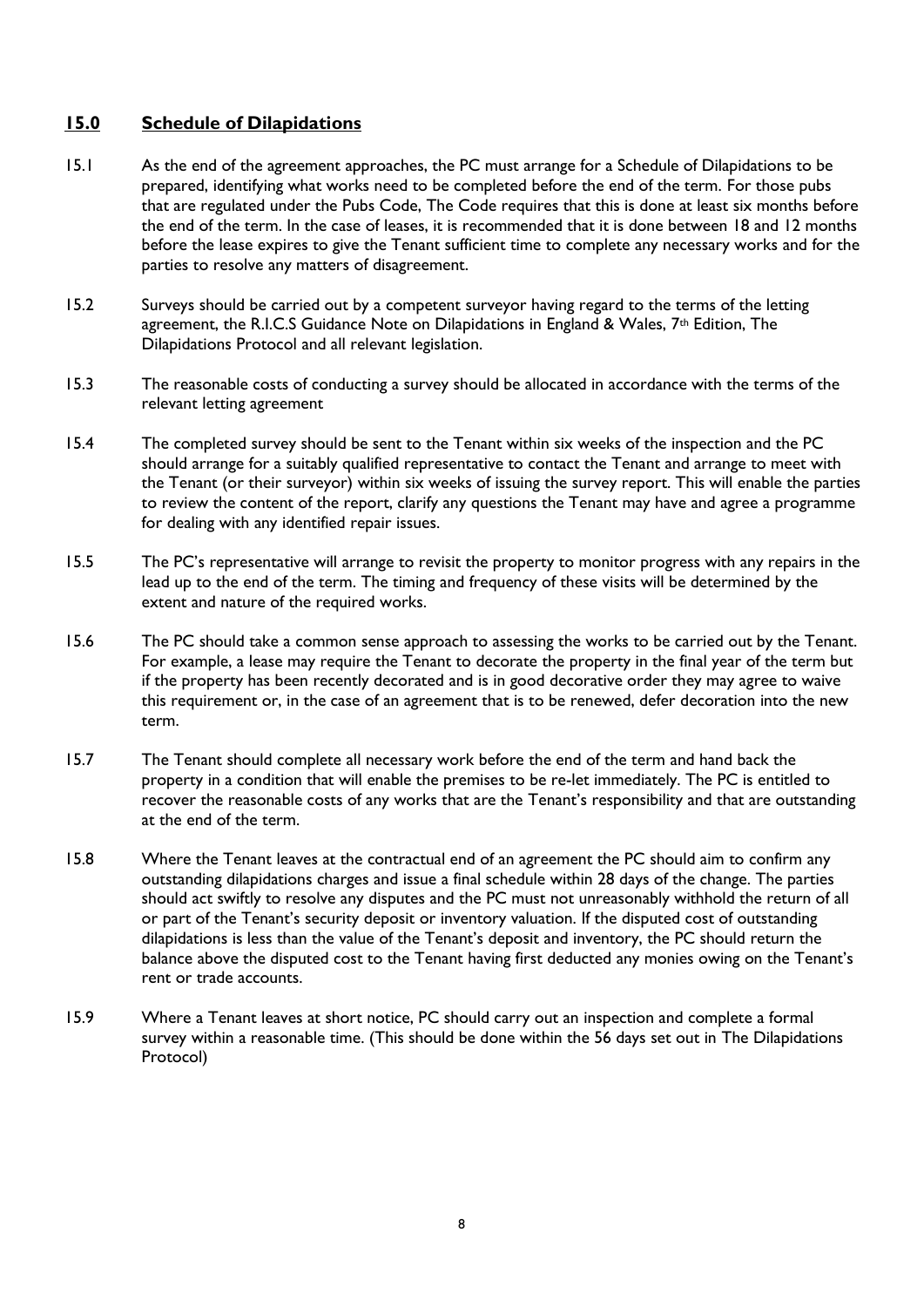# **16.0 Section 18 of the Landlord & Tenant Act 1927**

- 16.1 Section 18 (1) of the Landlord & Tenant Act 1927<sup>3</sup> restricts a landlord's claim for dilapidations to the amount that the landlord's reversion is diminished by breaches of the covenants to repair. The landlord cannot recover more than the cost, in terms of the loss caused to the value of the property. This is the diminution of the property's reversionary value caused by the disrepair. Furthermore, no damages are recoverable, if it can be shown that on expiration of the lease, the property would be demolished or altered to the extent that would render valueless the repairs in question.
- 16.2 Any Schedule of Dilapidations or related claim should be prepared in accordance with the principles of Section 18. This is usually based on the reasonable cost to the PC of carrying out repairs which are the Tenant's responsibility together with any consequential loss reasonably incurred by the PC.
- 16.3 The PC should tell the Tenant of their intentions in respect of the future use of a pub as early as possible and advise them on how this may impact the requirement to complete repairs at the end of the agreement. If the plans change, the Tenant should be notified as soon as is reasonably practical.

## **17.0 Renewal of agreements protected under Part 2 of the Landlord & Tenant act 1954**

- 17.1 Where an agreement is to be renewed under Part 2 of the Landlord & Tenant act 1954<sup>4</sup>, the Tenant should ensure that all works identified as Category 1 or 2 (see Table 1 above) are carried out and the property should be statutorily compliant before the start of the new agreement.
- 17.2 The PC and Tenant may agree that works identified as Category 3 of 4 are carried over into the new agreement. In such cases the parties should agree when the works are to be carried out and this should be documented in the new agreement. The Tenant should ensure that the works are completed within the agreed timescale and keep the PC advised of progress. If the Tenant fails to complete the repairs within the agreed timescale, the PC may take formal action to enforce the terms of the agreement.
- 17.3 It should be remembered that the PC may object to the renewal of a protected agreement where there is a high level of dilapidations, where the Tenant fails to address identified dilapidations or where there is a continued history of disrepair through the term of an agreement. Following the best practice set out in this guide should minimise the risk of such circumstances occurring.

## **18.0 Market Rent Only (MRO) agreements – for pubs regulated under the Pubs Code**

18.1 PC's regulated under the Pubs Code must have regard to Chapter 4 of the Regulatory compliance handbook "Complying with the principles of the Pubs Code" when dealing with any MRO proposals.

<sup>&</sup>lt;sup>3</sup> <https://www.legislation.gov.uk/ukpga/Geo5/17-18/36/section/18>

<sup>4</sup> <https://www.legislation.gov.uk/ukpga/Eliz2/2-3/56/part/II>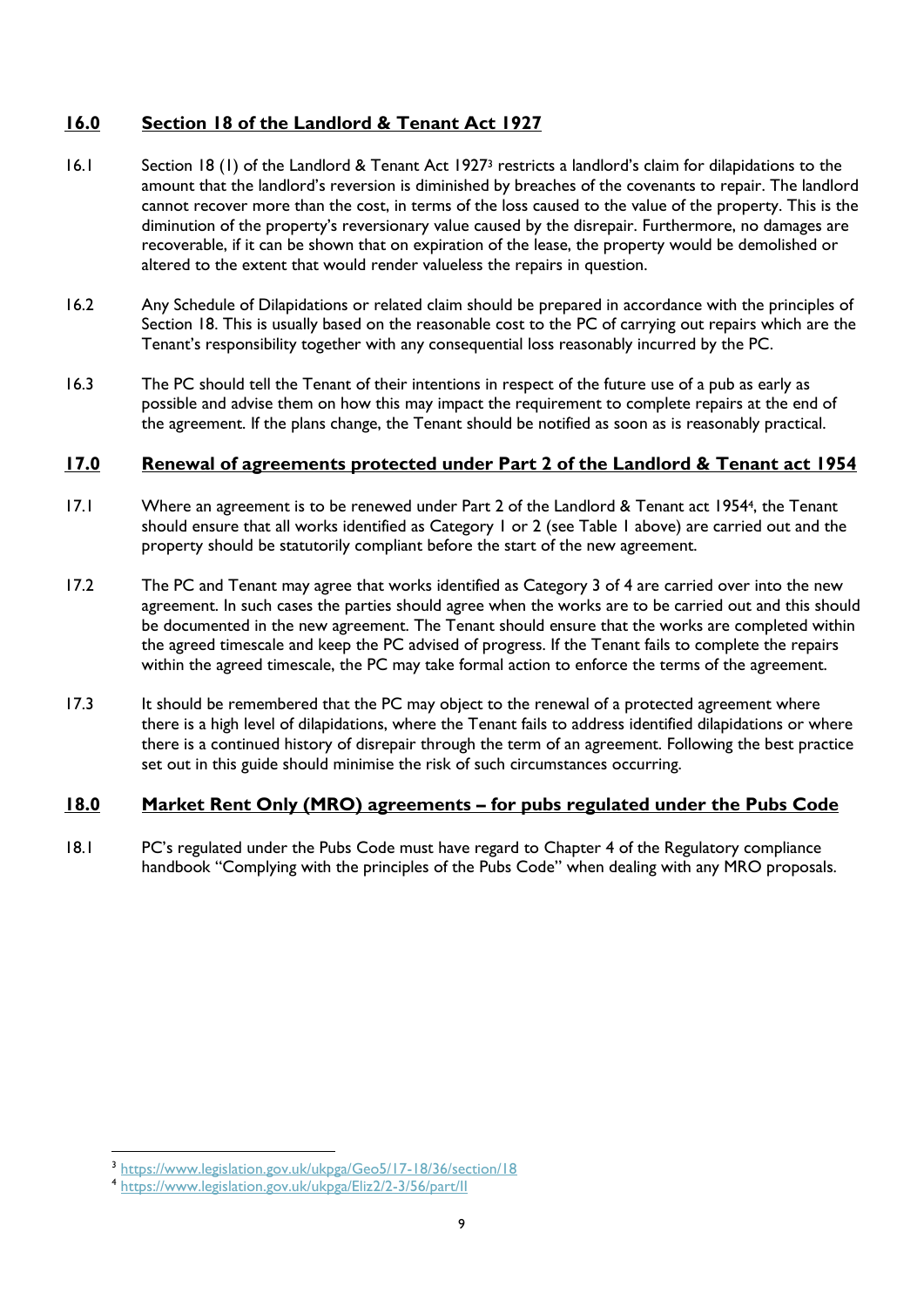# **19.0 In the event of dispute**

19.1 The PC should explain the procedures to be adopted where either party feels that the principles of these best practice guidelines have not been followed. Where the Tenant believes that they are the aggrieved party, the procedures should ensure that the matter is properly considered at an appropriately senior level of management in the PC and at a level of management higher than that at which the relevant decisions were initially taken.

The Tenant should make their initial complaint in writing to their Business Development Manager (BDM) or equivalent representative at the PC. If a satisfactory conclusion cannot be reached it will then be escalated in accordance with the company's own grievance procedure. However, the written complaint must be formally concluded by the senior manager within thirty-five working days of receipt, unless another timeframe is mutually agreed.

19.2 Where applicable this process does not preclude the Tenant from referring the matter to the Pubs Code Adjudicator (for pubs regulated under the Pubs Code) in cases where they consider the PC to be in breach of the Pubs Code. In the case of agreements governed by the voluntary Codes of Practice, a referral to PICAS, or in both cases, any subsequently established dilapidations dispute resolution body.

## **20.0 Training and awareness**

- 20.1 It is important that all parties understand the principles of best practice outlined in this document.
- 20.2 PCs should ensure that Business Development Managers (BDMs) are made aware of the content of this guide as part of their initial induction process and that, in the case of PCs covered by the Pubs Code, it is included in the annual refresher training for BDMs.
- 20.3 It is recommended that this document is made available to existing Tenants and new applicants via the PC's website and that it is included as a regular agenda item for business reviews between a Tenant and their BDM.

## **21.0 Appendices**

21.1 Appendix 1 – Example of Scott Schedule

| Pub | <b>Pub Name</b>              | Date of inspection:      | Tenant Comments | Company Comments |             |
|-----|------------------------------|--------------------------|-----------------|------------------|-------------|
|     | Item No Breach complained of | Remedial works required  |                 |                  | Est' cost £ |
|     | 1 Example of a breach        | Example of remedial work |                 |                  |             |
|     |                              |                          |                 |                  |             |
|     |                              |                          |                 |                  |             |
|     |                              |                          |                 |                  |             |
|     |                              |                          |                 |                  |             |
|     |                              |                          |                 |                  |             |

**Version 1**

**February 2022**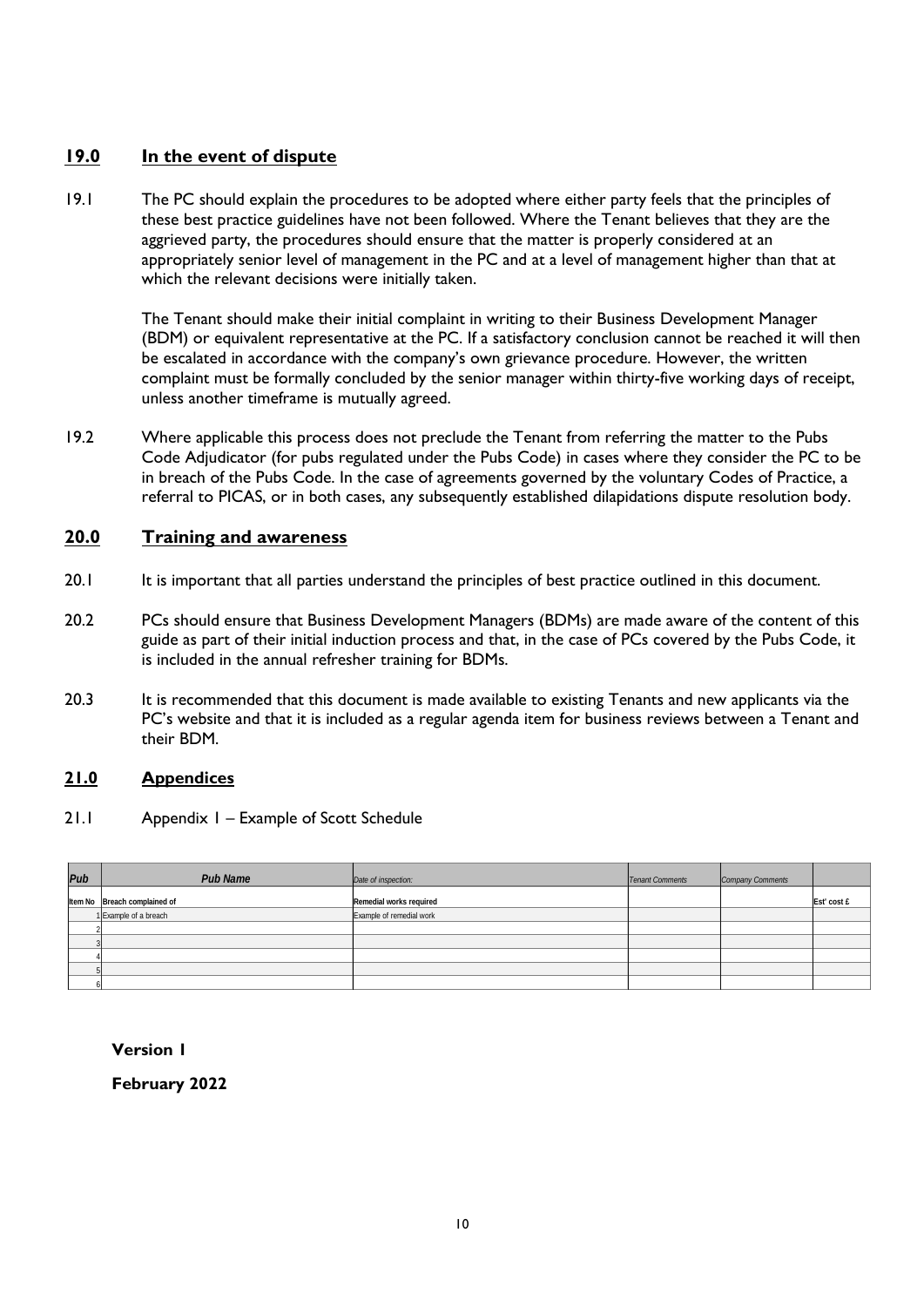# **Glossary**

**Assignee** – a person or organisation to whom a right or liability is legally transferred.

**Assignment** – the transfer of an existing lease by the current tenant to a new tenant with the consent of the landlord.

**Business Development Manager (BDM)** – Pub company employee directly responsible for the relationship with tenants' negotiations regarding the tenancy or lease agreement.

**Competent surveyor** – A surveyor with appropriate experience or qualifications. Typically, qualifications may be a degree (or equivalent) in Building Surveying and/or RICS membership

**Dilapidations Protocol** – A pre-action protocol by the Property Litigation Association, relating to dilapidations claims for damages against tenants at the termination of a tenancy. First published in 2002, this protocol aims to prevent landlords exaggerating claims and to lead the way for early settlements without the involvement of courts.

**England & Wales Tenanted Code of Practice ("voluntary code")** – Describes the minimum requirements governing the operation of tied public houses by companies with less than 500 tied premises.

**Fit for purpose** – of a suitable quality standard, or type to meet the required purpose.

**Fully repairing agreement** – A lease agreement which places the responsibility for all repair costs with the tenant/ lessee.

**Full structural survey** – A comprehensive inspection of a property to provide a detailed evaluation of its structural condition.

**Head lease** – A lease to an entity that will subsequently grant leases to sub-lessees who will be tenants in possession.

**Internal-repairing agreement** – A lease agreement which places the responsibility for all internal repair costs with the tenant/ lessee but not external repairs.

**Lease** – A contract by which one party conveys land and property to another for a specified time, usually in return for a periodic payment.

**Leasehold interest** – A right to enjoy the exclusive possession and use of an asset or property for a stated period.

**Licence to Assign** – A landlord's permission for a tenant in occupation under a lease to assign the lease to a new incoming tenant.

**Market Rent Only (MRO) agreement** – Under the Pubs Code regulations this option allows, when a tenant/ lessee requests, the granting of a free of tie rent agreement.

**Partial-repairing tenancy** – A lease agreement which places some responsibility with the tenant for the cost of repairs

**Protected agreement** – A lease agreement under the Landlord & Tenant Act 1954 which provides security of tenure. Landlords are obliged to renew the lease when it expires, on terms which are not significantly less favourable than before.

**PC's representative** – A person representing the pub company who may be directly employed or a consultant.